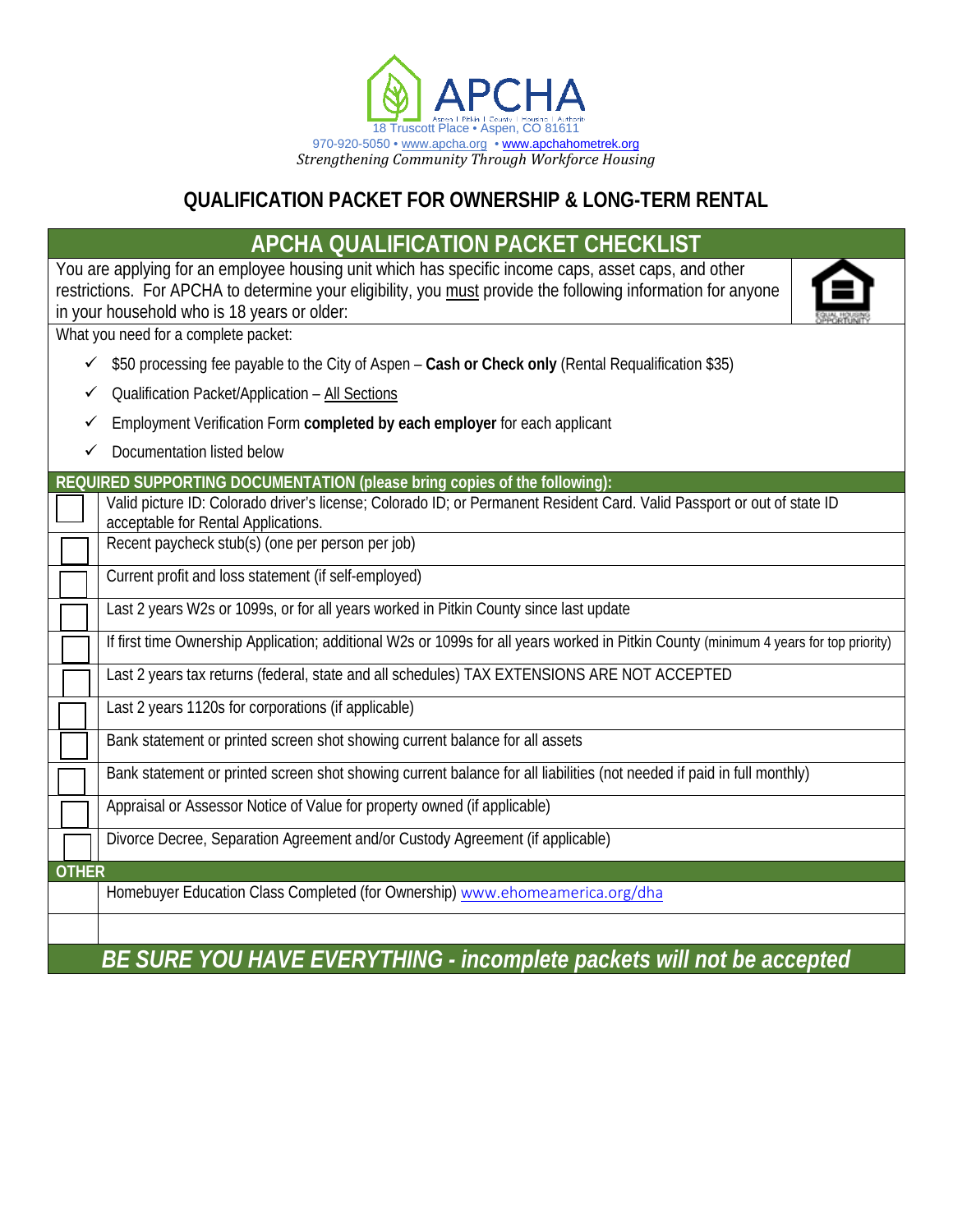

The Check List (*opposite side*) may seem daunting. But it doesn't have to be if you are prepared. Below are some quick tips for a smoother application process.

For starters, do make **copies** of the documents prior to submitting your application to APCHA (charges \$1.00 per page). Some places to make copies include: Pitkin County Library, FedEx, Aspen Reprographics, or Sandy's Office Supply. Most charge 10**¢** per page.

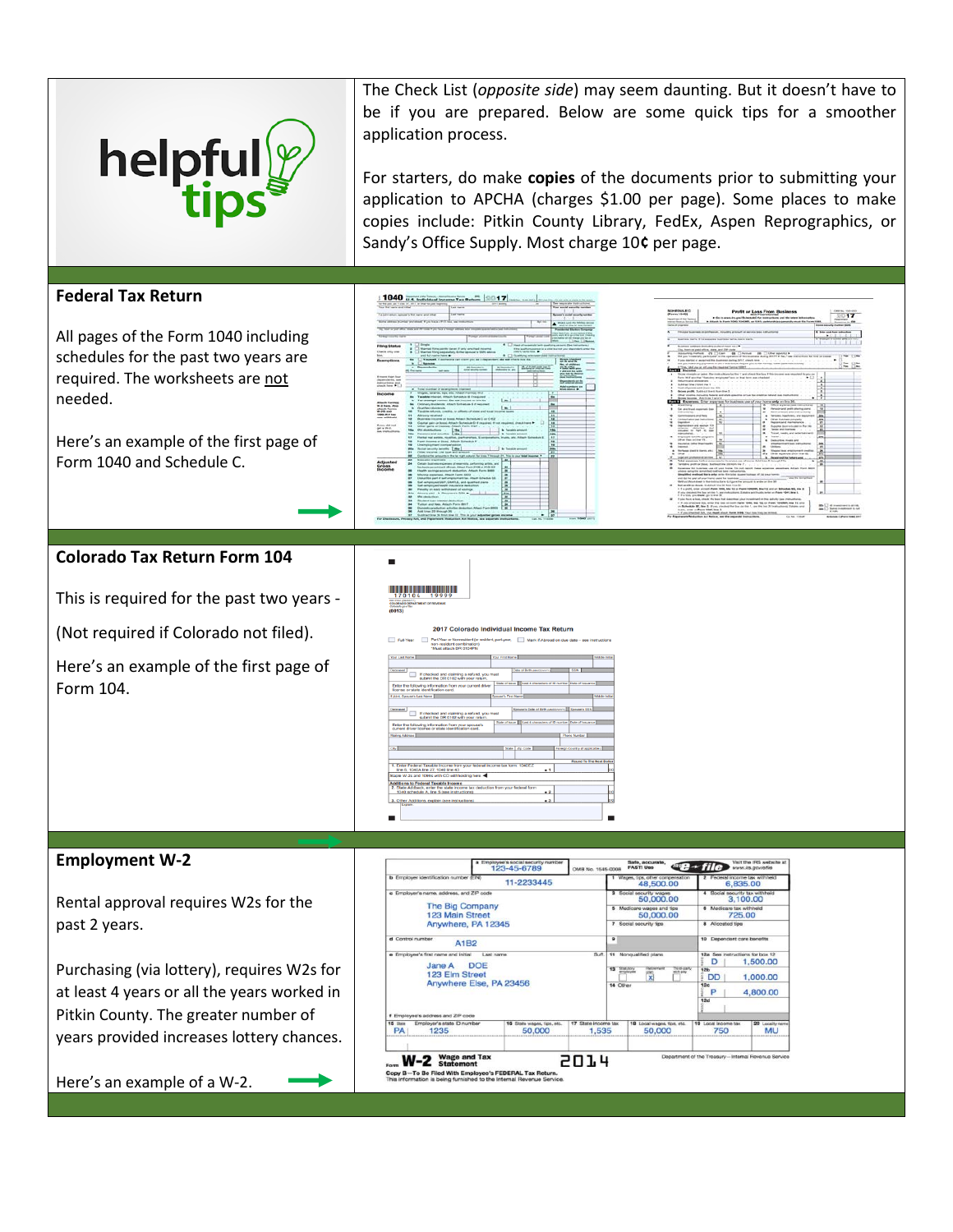

## **QUALIFICATION PACKET FOR OWNERSHIP & LONG-TERM RENTAL**

| <b>QUALIFICATION TYPE</b>                                                                             |                                                        |                            |                                                       |             |  |  |
|-------------------------------------------------------------------------------------------------------|--------------------------------------------------------|----------------------------|-------------------------------------------------------|-------------|--|--|
| Ownership<br>Rental<br>0r                                                                             | If rental, what is the project/apartment complex name: |                            |                                                       | # Bedrooms: |  |  |
|                                                                                                       |                                                        |                            |                                                       |             |  |  |
| (check one or both)                                                                                   |                                                        |                            |                                                       |             |  |  |
|                                                                                                       |                                                        |                            |                                                       |             |  |  |
| <b>HOUSEHOLD INFORMATION</b><br><b>APPLICANT A</b>                                                    |                                                        |                            |                                                       |             |  |  |
| Name:                                                                                                 |                                                        | Date of Birth:             |                                                       |             |  |  |
|                                                                                                       |                                                        |                            |                                                       |             |  |  |
| Physical Address (Current):                                                                           |                                                        |                            | Mailing Address (if different than Physical Address): |             |  |  |
|                                                                                                       |                                                        |                            |                                                       |             |  |  |
|                                                                                                       |                                                        |                            |                                                       |             |  |  |
| Primary Phone:                                                                                        |                                                        | Secondary Phone:           |                                                       |             |  |  |
| Primary Email:                                                                                        |                                                        | Secondary Email:           |                                                       |             |  |  |
| Emergency Contact / Name:                                                                             |                                                        |                            |                                                       |             |  |  |
| Emergency Contact / Phone:                                                                            |                                                        |                            |                                                       |             |  |  |
| Start date of full-time, consecutive employment in Pitkin County:                                     |                                                        |                            |                                                       |             |  |  |
| Current Employer(s):                                                                                  |                                                        |                            |                                                       |             |  |  |
| <b>APPLICANT B</b>                                                                                    |                                                        |                            |                                                       |             |  |  |
| Name:                                                                                                 |                                                        | Date of Birth:             |                                                       |             |  |  |
| Physical Address (Current):                                                                           |                                                        |                            | Mailing Address (if different than Physical Address): |             |  |  |
|                                                                                                       |                                                        |                            |                                                       |             |  |  |
| Primary Phone:                                                                                        |                                                        | Secondary Phone:           |                                                       |             |  |  |
|                                                                                                       |                                                        |                            |                                                       |             |  |  |
| Primary Email:                                                                                        |                                                        | Secondary Email:           |                                                       |             |  |  |
| Emergency Contact / Name:                                                                             |                                                        | Emergency Contact / Phone: |                                                       |             |  |  |
| Start date of full-time, consecutive employment in Pitkin County:                                     |                                                        |                            |                                                       |             |  |  |
| Current Employer(s):                                                                                  |                                                        |                            |                                                       |             |  |  |
|                                                                                                       |                                                        |                            |                                                       |             |  |  |
| List of all other household members (if dependent over 18, additional documentation will be required) |                                                        |                            |                                                       |             |  |  |
| Name:                                                                                                 | Relationship:                                          |                            | Date of Birth:                                        |             |  |  |
|                                                                                                       |                                                        |                            |                                                       |             |  |  |
| Name:                                                                                                 | Relationship:                                          |                            | Date of Birth:                                        |             |  |  |

| Does anyone in your household intend to have any pet/animal inside the property? |                             |  |  |  |  |
|----------------------------------------------------------------------------------|-----------------------------|--|--|--|--|
| Type of Pet/Animal:                                                              | Breed/Size (if applicable): |  |  |  |  |
|                                                                                  |                             |  |  |  |  |
|                                                                                  |                             |  |  |  |  |
|                                                                                  |                             |  |  |  |  |

| To be completed by Housing Authority Staff |             |       |
|--------------------------------------------|-------------|-------|
| Approved by:                               | $L_{\rm L}$ | Date: |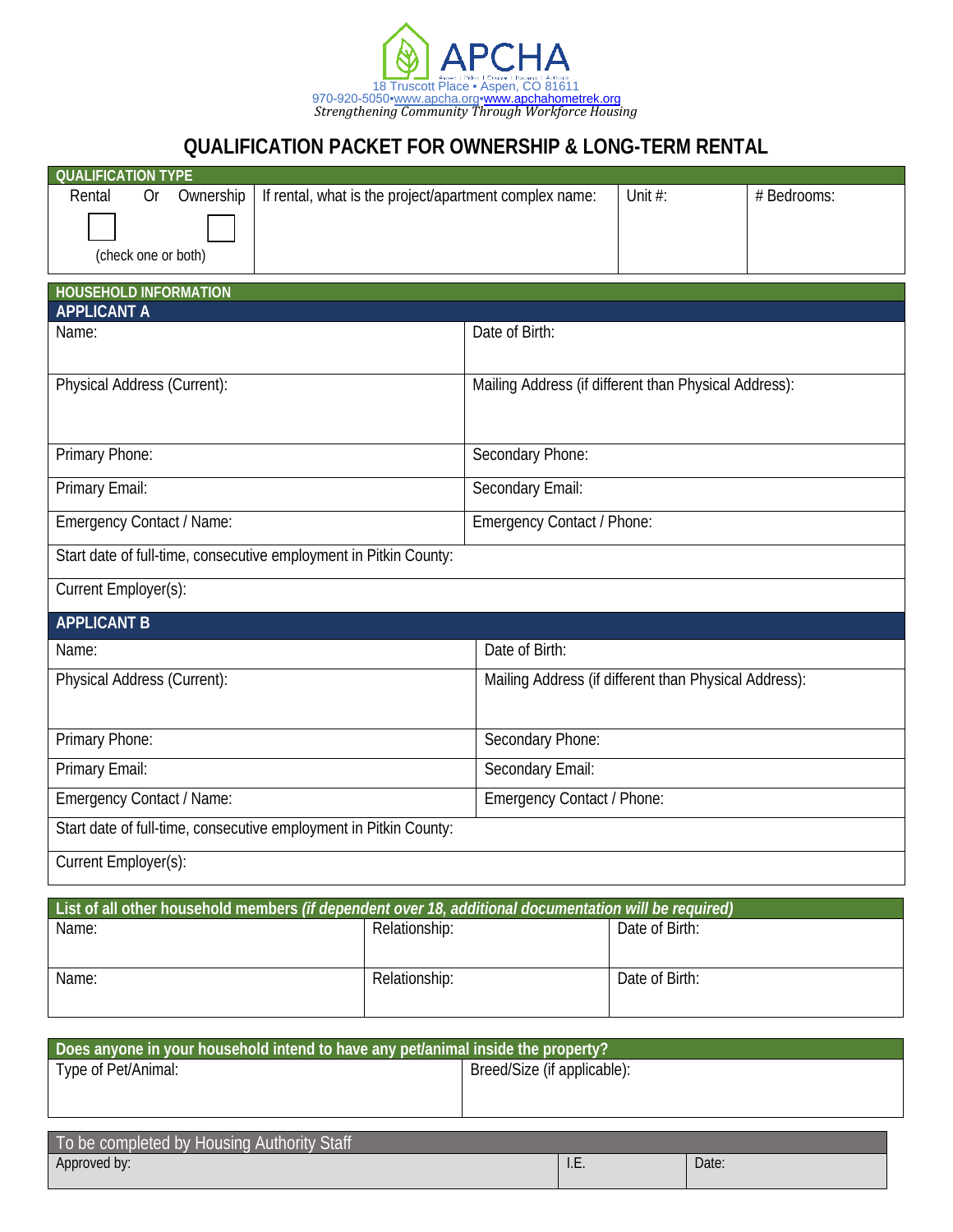|                          |           | Do you have ASSETS as listed below? |                                                    |                                                                                        | Use exact amount shown on documentation                                                             |                  |
|--------------------------|-----------|-------------------------------------|----------------------------------------------------|----------------------------------------------------------------------------------------|-----------------------------------------------------------------------------------------------------|------------------|
|                          |           |                                     | Checking Account(s). If yes, list banks:           |                                                                                        | Balance/Value \$                                                                                    |                  |
| $\Box$                   | Yes       | 1.                                  |                                                    |                                                                                        | 1.                                                                                                  |                  |
| N <sub>0</sub><br>$\Box$ |           |                                     |                                                    |                                                                                        |                                                                                                     |                  |
|                          |           | 2.                                  |                                                    |                                                                                        | 2.                                                                                                  |                  |
|                          |           |                                     | Savings Account(s). If yes, list banks:            |                                                                                        | Balance/Value \$                                                                                    |                  |
| П                        | Yes       | 1.                                  |                                                    |                                                                                        | 1.                                                                                                  |                  |
| $\Box$                   | No        |                                     |                                                    |                                                                                        |                                                                                                     |                  |
|                          |           | 2.                                  |                                                    |                                                                                        | 2.                                                                                                  |                  |
|                          |           |                                     | CD Money Market Accounts. If yes, list banks:      |                                                                                        | Balance/Value \$<br>1.                                                                              |                  |
| 0<br>$\Box$              | Yes<br>No | 1.                                  |                                                    |                                                                                        |                                                                                                     |                  |
|                          |           | 2.                                  |                                                    |                                                                                        | 2.                                                                                                  |                  |
|                          |           |                                     | Stock, Bonds, Investments. If yes, list banks:     |                                                                                        | Balance/Value \$                                                                                    |                  |
| П                        | Yes       | 1.                                  |                                                    |                                                                                        | 1.                                                                                                  |                  |
| П                        | No        |                                     |                                                    |                                                                                        |                                                                                                     |                  |
|                          |           | 2.                                  |                                                    |                                                                                        | 2.                                                                                                  |                  |
|                          |           |                                     | Retirement Funds. If yes, list funds:              |                                                                                        | Balance/Value (Full Value and 60% Value) \$                                                         |                  |
| П                        | Yes       | 1.                                  |                                                    |                                                                                        | 1.                                                                                                  |                  |
| П                        | No        | 2.                                  |                                                    |                                                                                        | 2.                                                                                                  |                  |
|                          |           |                                     | 529 Accounts. If yes, list accounts:               |                                                                                        | Balance/Value \$                                                                                    |                  |
| $\mathbf{L}$             | Yes       | 1.                                  |                                                    |                                                                                        | 1.                                                                                                  |                  |
| П                        | <b>No</b> |                                     |                                                    |                                                                                        |                                                                                                     |                  |
|                          |           | 2.                                  |                                                    |                                                                                        | 2.                                                                                                  |                  |
|                          |           |                                     | Revocable/Irrevocable Trusts. If yes, list trusts: |                                                                                        | Balance/Value \$                                                                                    |                  |
| $\Box$                   | Yes       | 1.                                  |                                                    |                                                                                        | 1.                                                                                                  |                  |
| $\Box$                   | No        | 2.                                  |                                                    |                                                                                        | 2.                                                                                                  |                  |
|                          |           | Vehicles                            |                                                    |                                                                                        |                                                                                                     |                  |
| □                        | Yes       | Year                                | Make                                               | Model                                                                                  | License Plate #                                                                                     |                  |
| П                        | No        |                                     |                                                    |                                                                                        |                                                                                                     |                  |
|                          |           |                                     |                                                    |                                                                                        |                                                                                                     |                  |
|                          |           | Year                                | Make                                               | Model                                                                                  | License Plate #                                                                                     |                  |
|                          |           |                                     |                                                    |                                                                                        |                                                                                                     |                  |
|                          |           |                                     |                                                    |                                                                                        |                                                                                                     |                  |
|                          |           |                                     |                                                    | Life Insurance (Cash Value). If yes, list issuer (NA if tern policy): Balance/Value \$ |                                                                                                     |                  |
|                          | Yes       | 1.                                  |                                                    |                                                                                        | 1.                                                                                                  |                  |
|                          | <b>No</b> | 2.                                  |                                                    |                                                                                        | 2.                                                                                                  |                  |
|                          |           |                                     | Down payment gift. If yes, list source of gifts:   |                                                                                        | Balance/ Value \$                                                                                   |                  |
| □                        | Yes       | 1.                                  |                                                    |                                                                                        | 1.                                                                                                  |                  |
| $\Box$                   | No        |                                     |                                                    |                                                                                        |                                                                                                     |                  |
|                          |           | 2.                                  |                                                    |                                                                                        | 2.                                                                                                  |                  |
|                          |           |                                     |                                                    | Real Estate (including APCHA Unit). If yes, list property address by type:             |                                                                                                     | Balance/Value \$ |
| $\mathbf{L}$             | Yes       |                                     |                                                    |                                                                                        | Include all real estate that any member of your household is associated with directly or indirectly |                  |
| П                        | No        | Home                                |                                                    |                                                                                        |                                                                                                     |                  |
|                          |           | Mobile Home                         |                                                    |                                                                                        |                                                                                                     |                  |
|                          |           | Land                                |                                                    |                                                                                        |                                                                                                     |                  |
|                          |           |                                     |                                                    |                                                                                        |                                                                                                     |                  |
|                          |           | Commercial                          |                                                    |                                                                                        |                                                                                                     |                  |
|                          |           | Time Share                          |                                                    |                                                                                        |                                                                                                     |                  |
|                          |           | Other                               |                                                    |                                                                                        |                                                                                                     |                  |
|                          |           |                                     |                                                    |                                                                                        |                                                                                                     |                  |
|                          |           |                                     |                                                    |                                                                                        | <b>TOTAL ASSETS \$</b>                                                                              |                  |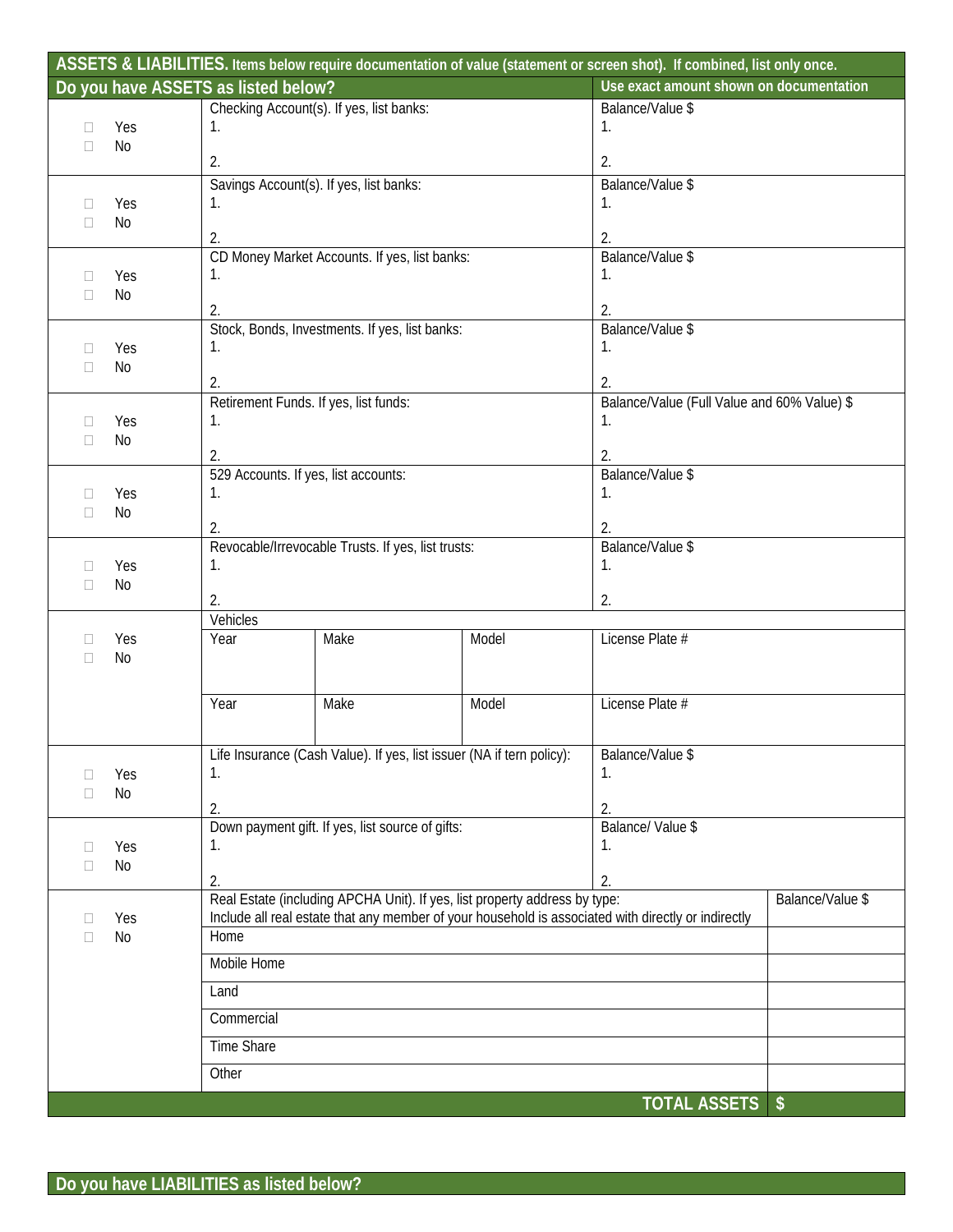|                | Mortgage Loan. If so list banks/lending entity:                 | Balance/Value\$  |
|----------------|-----------------------------------------------------------------|------------------|
| Yes            | Ι.                                                              | 1.               |
| No             |                                                                 |                  |
|                | 2.                                                              | 2.               |
|                | Automobile Loans. If so list banks/lending entity:              | Balance/Value\$  |
| Yes            | Ί.                                                              | 1.               |
| No             |                                                                 |                  |
|                | 2.                                                              | 2.               |
|                | Student Loans. If so, list banks/lending entity:                | Balance/Value \$ |
| Yes            |                                                                 | Ί.               |
| No             |                                                                 |                  |
|                | 2.                                                              | 2.               |
|                | Credit Cards. If balance not paid in full monthly, list entity: | Balance/Value \$ |
| Yes            |                                                                 | 1.               |
| N <sub>0</sub> |                                                                 |                  |
|                | 2.                                                              | $\overline{2}$ . |
|                | Other. If so, list details:                                     | Balance/Value \$ |
| Yes            | 1.                                                              | 1.               |
| No             |                                                                 |                  |
|                | 2.                                                              | 2.               |
|                | <b>TOTAL LIABILITIES</b>                                        |                  |
|                | $NET$ MODTH (accote minue liabilities) $\ell$                   |                  |

#### **NET WORTH (assets minus liabilities) \$**

| ADDITIONAL SOURCES OF INCOME: Excluding Employment |          |          |           |                      |        |                      |              |
|----------------------------------------------------|----------|----------|-----------|----------------------|--------|----------------------|--------------|
|                                                    | Child    | Social   | Dividend/ | Trust                | Rental | Gifts Received –     | Other Income |
| Amount Per                                         | Support/ | Security | Interest  | <b>Disbursements</b> | Income | <b>Ongoing Basis</b> |              |
| Year (\$)                                          | Alimony  | Income   |           |                      |        |                      |              |
| APPLICANT A                                        |          |          |           |                      |        |                      |              |
| APPLICANT B                                        |          |          |           |                      |        |                      |              |

| LAWFUL PRESENCE AFFIDAVIT (Check one)              |                                                                                          |  |  |  |  |  |
|----------------------------------------------------|------------------------------------------------------------------------------------------|--|--|--|--|--|
| <b>APPLICANT A</b>                                 |                                                                                          |  |  |  |  |  |
|                                                    | , swear or affirm under penalty or perjury under the laws of the State of Colorado that: |  |  |  |  |  |
| I am a United States citizen, OR                   |                                                                                          |  |  |  |  |  |
|                                                    | I am a Permanent Resident of the United States, OR                                       |  |  |  |  |  |
|                                                    | am lawfully present in the United States pursuant to Federal law.                        |  |  |  |  |  |
| <b>APPLICANT B</b>                                 |                                                                                          |  |  |  |  |  |
|                                                    | , swear or affirm under penalty or perjury under the laws of the State of Colorado that: |  |  |  |  |  |
| I am a United States citizen, OR                   |                                                                                          |  |  |  |  |  |
| I am a Permanent Resident of the United States, OR |                                                                                          |  |  |  |  |  |
|                                                    | I am lawfully present in the United States pursuant to Federal law.                      |  |  |  |  |  |

- I/we understand that all members of my/our household are prohibited from being associated with either directly or indirectly any residential real estate including a mobile home in the Ownership Exclusion Zone. This includes, but is not limited to the following: any such interest held personally, as a shareholder or member of a corporation; as a partner or joint venture; trustee, settlor, or beneficiary of a trust; being on a loan; or receiving rents.
- Such real estate must be listed for sale **prior to or simultaneously with the closing** on the employee housing unit and sold within 180 days of the closing on the employee housing unit; otherwise, I/we must list the employee housing unit for sale immediately as specified in the deed restriction.
- I/we understand that if I/we rent or own deed-restricted property and if I/we are found to be out of good standing with that property, I/we will be disqualified from renting/bidding/purchasing the unit within the housing program
- I/we understand that if the documentation that I/we have provided is found to be false or non-verifiable, I/we will be disqualified.
- I/we authorize APCHA to make necessary inquiries to evaluate my/our employment, assets and income. **I/we give APCHA permission to access my/our credit reports. I/we authorize APCHA to obtain a copy of the completed loan application from the lender.**

| Signature of Applicant A | Date: | <b></b><br>Signature of Applicant B | Date: |
|--------------------------|-------|-------------------------------------|-------|
|                          |       |                                     |       |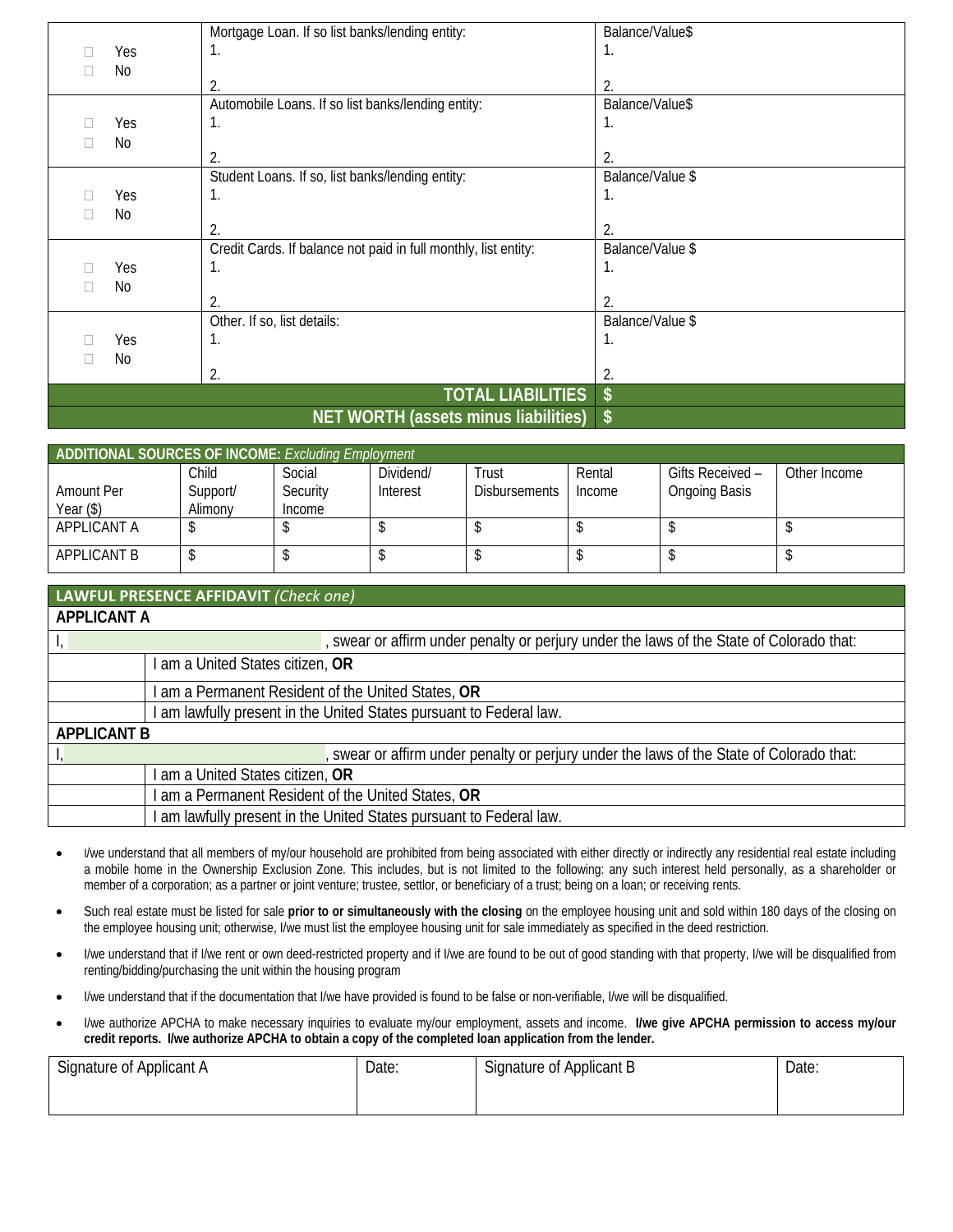

| <b>DEMOGRAPHICS INFORMATION FORM</b> (collected for statistical information)                                                                                                                     |                                              |                                                                                                                                                                                           |  |  |  |
|--------------------------------------------------------------------------------------------------------------------------------------------------------------------------------------------------|----------------------------------------------|-------------------------------------------------------------------------------------------------------------------------------------------------------------------------------------------|--|--|--|
| The information on this form is voluntary and is not a condition of approval.                                                                                                                    |                                              |                                                                                                                                                                                           |  |  |  |
| <b>APPLICANT A</b>                                                                                                                                                                               |                                              |                                                                                                                                                                                           |  |  |  |
| <b>INDICATE YOUR PRIMARY RACIAL IDENTITY</b>                                                                                                                                                     |                                              | <b>INDICATE YOUR HIGHEST LEVEL OF EDUCATION:</b>                                                                                                                                          |  |  |  |
| White<br>American Indian/Alaskan<br><b>Native</b><br>Other:<br>Asian<br>Prefer not to<br>Hispanic, Latino, or Spanish<br>answer<br>African/American/Black<br>Native Hawaiian/Pacific<br>Islander |                                              | Did Not<br>Master's Degree<br>Complete High<br>Advanced<br>School<br><b>Graduate Work</b><br>High School/GED<br>or PhD<br>Some College<br>Prefer not to<br>answer<br>Bachelor's<br>Degree |  |  |  |
| <b>GENDER</b>                                                                                                                                                                                    |                                              | <b>COUNTRY OF ORIGIN:</b> (please list below)                                                                                                                                             |  |  |  |
| Male<br>Female                                                                                                                                                                                   | Other:<br>П<br>Prefer not to<br>answer       | Please list below:<br>Prefer not to answer<br>$\Box$                                                                                                                                      |  |  |  |
| <b>APPLICANT B</b>                                                                                                                                                                               |                                              |                                                                                                                                                                                           |  |  |  |
| <b>INDICATE YOUR PRIMARY RACIAL IDENTITY</b>                                                                                                                                                     |                                              | <b>INDICATE YOUR HIGHEST LEVEL OF EDUCATION:</b>                                                                                                                                          |  |  |  |
| American Indian/Alaskan<br>Native<br>Asian                                                                                                                                                       | White<br>Other:                              | Did Not<br>Master's Degree<br>Complete High<br>Advanced<br>School<br><b>Graduate Work</b>                                                                                                 |  |  |  |
| Hispanic, Latino, or Spanish<br>African/American/Black<br>Native Hawaiian/Pacific<br>Islander                                                                                                    | Prefer not to<br>answer                      | or PhD<br>High School/GED<br>Some College<br>Prefer not to<br>answer<br>Bachelor's<br>Degree                                                                                              |  |  |  |
| <b>GENDER</b>                                                                                                                                                                                    |                                              | <b>COUNTRY OF ORIGIN: (please list below)</b>                                                                                                                                             |  |  |  |
| Male<br>Female                                                                                                                                                                                   | Other:<br>П.<br>Prefer not to<br>П<br>answer | Please list below:<br>Prefer not to answer                                                                                                                                                |  |  |  |